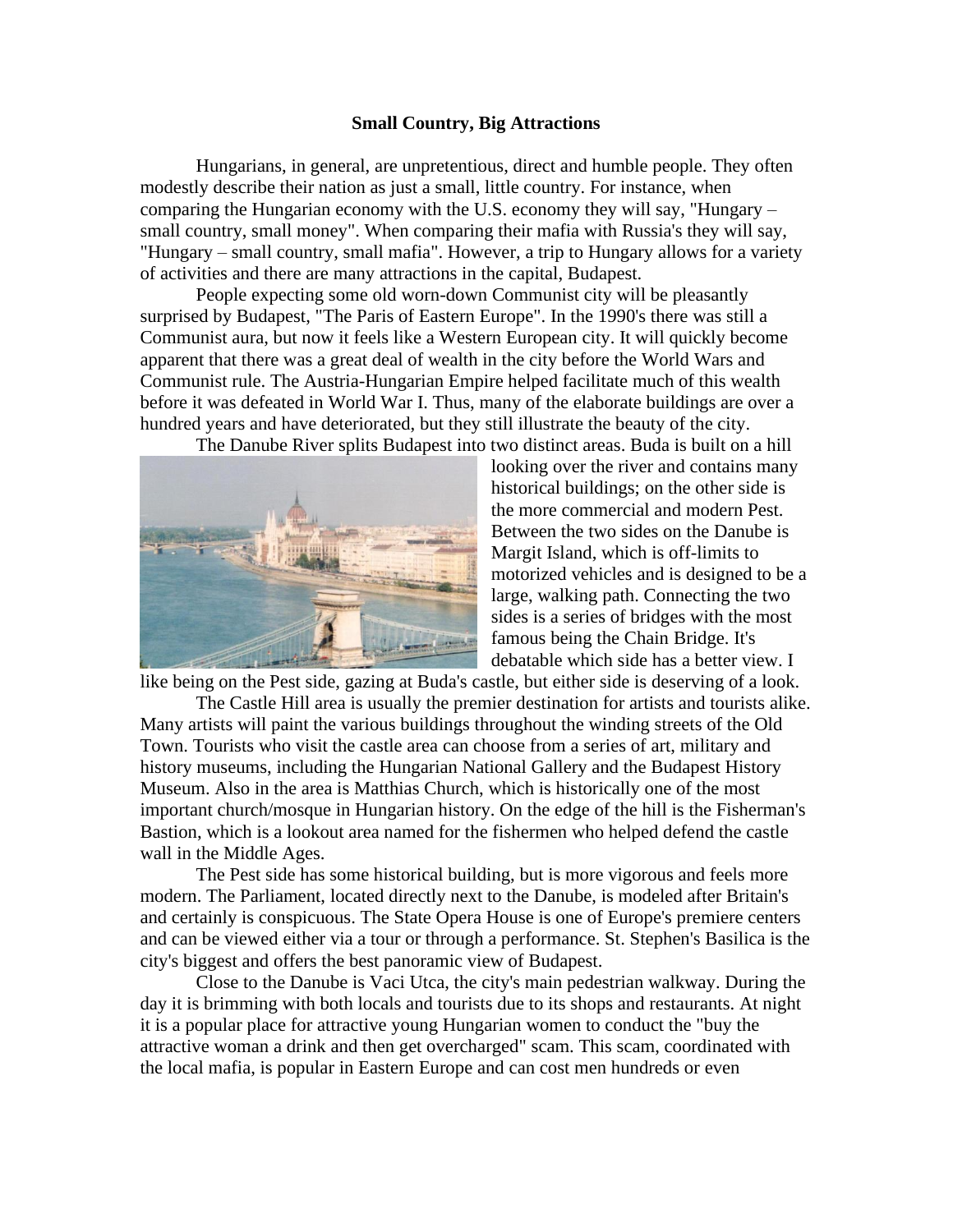thousands or dollars. Even Hungary (small country, small mafia) has some form of organized crime. So men leave your ego and money at home, you're not that handsome.

Moving northeast of Vaci Utca is the Heroes' Square and City Park area. The Heroes' Square is one large concrete slab where the May Day parades in Communist times were held. The Millennium Monument dominates the north side of the square. It honors Hungary's great leaders including the leaders of the seven tribes that banded together and settled in Hungary, marking the birthplace of Hungary.

The City Park surrounds Heroes' Square and has a variety of attractions. There is

a zoo and a large area to go figure skating in the winter. In this wooded area is Vajdahunyad Castle, created in 1896 in honor of the city's millennium. Hidden near the back of the park is a market, which cost a quarter to get in, but has nearly everything including toys, electronics, magazines and food.

In the middle of City Park is the city bath, one of many attractive Turkish baths in Budapest. Some,



such as Kiraly, are men-only and women-only and require a small loincloth, which is supplied. Others, like Szechenyi in City Park, are coed and require visitors to bring swimwear. The city bath pools inside range from cold, to lukewarm, to hot. Bathers can go to the outdoor courtyard and literally freeze in the winter, until they run into a hot bath in the middle. This is a beautiful scene as steam, due to the contrast in temperatures, rises from the baths, and there are many Roman figurines that spit out water. Also, many old men play chess on floating boards in the outdoor pools. Don't jump into the pool, they get mad.

After warming in the pool, run back downstairs into the standing-room only sauna, and after that cool off. The options are: jumping in a cool pool, sitting in an airconditioned room, or grabbing ice shavings (it looks and feels like a broken glass window) which are sent down what looks like a laundry chute and then placing them on the body. Although, the ceiling is moldy and the water isn't entirely clean, Turkish baths are a popular way to relax.

The Communist Era, often referred to as the Old Era or the Socialist Era by Hungarians, is a large part of tourism. Many markets will have old Communist pins and medals for sale. Further, Statue Park just outside of Budapest has a series of grandiose



Communist statues that weren't destroyed after the 1989 revolution. Also, there are many statues in honor of those who died attempting to overthrow the Communists in 1956. The West had encouraged Hungarians to revolt, which they did, but no help from the West came. The radio station where the Hungarian revolutionaries desperately pleaded for